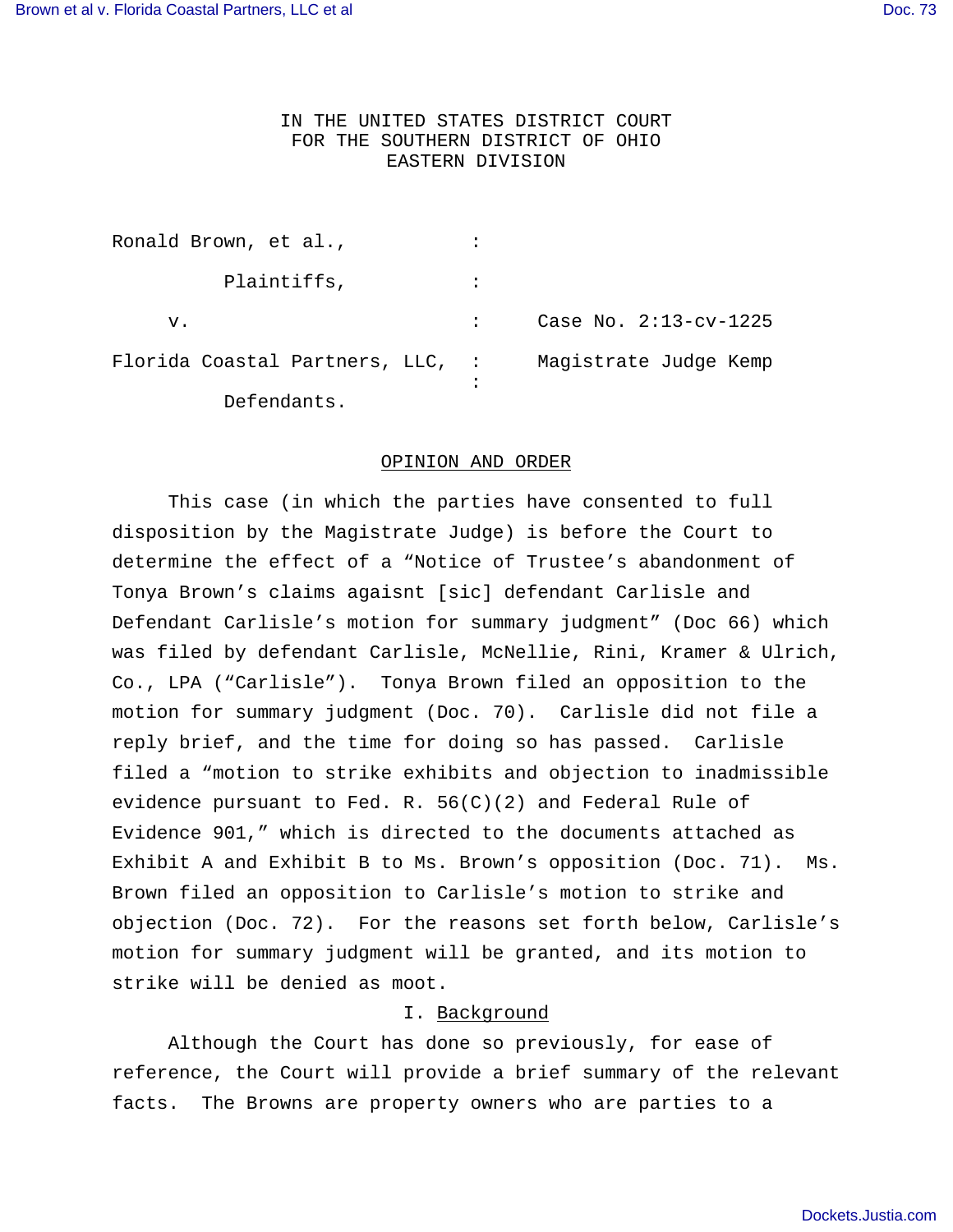foreclosure action filed in the Delaware County Court of Common Pleas as Case No. 08-CVE-12-1598. On December 13, 2013, while the foreclosure action was still pending in the Court of Common Pleas, the Browns brought this action pursuant to this Court's federal question jurisdiction. On May 23, 2014, with leave of Court, the Browns filed a " $3^{rd}$  amended complaint" against Florida Coastal, Mr. Griffith, Carlisle, and John Doe, Individuals 1-50. Count one of the 3rd amended complaint alleges that the defendants violated the FDCPA. More specifically, the Browns allege that Carlisle falsely represented in the Common Pleas Court action that its clients were proper party plaintiffs (specifically, holders of the loan) when, in fact, they were debt collectors. The Browns allege that Carlisle's false and misleading representations resulted in judgments and sanctions against them in the foreclosure action. Similarly, the Browns allege that Mr. Griffith falsely represented that Florida Coastal was a proper party plaintiff in that case when, in fact, it was also a debt collector. The Browns further allege that Florida Coastal and Mr. Griffith misrepresented the character, amount, and legal status of the mortgage and note in violation of the FDCPA. The Browns also set forth state law claims for foreclosure fraud (count two), slander of title (count three), slander of credit (count four), emotional distress (count five), and quiet title (count six). On October 10, 2014, the Court granted in part a motion to dismiss by Carlisle, dismissing the Browns' claims against Carlisle for the intentional infliction of emotional distress and to quiet title. (Doc. 46).

On February 20, 2015, Tonya Brown filed a Chapter 11 bankruptcy petition in the United States Bankruptcy Court for the Southern District of Ohio, Case No. 2:15-bk-50925. On February 27, 2015, Mr. Griffith and Florida Coastal filed a notice of bankruptcy and suggestion of stay. (Doc. 57). In examining the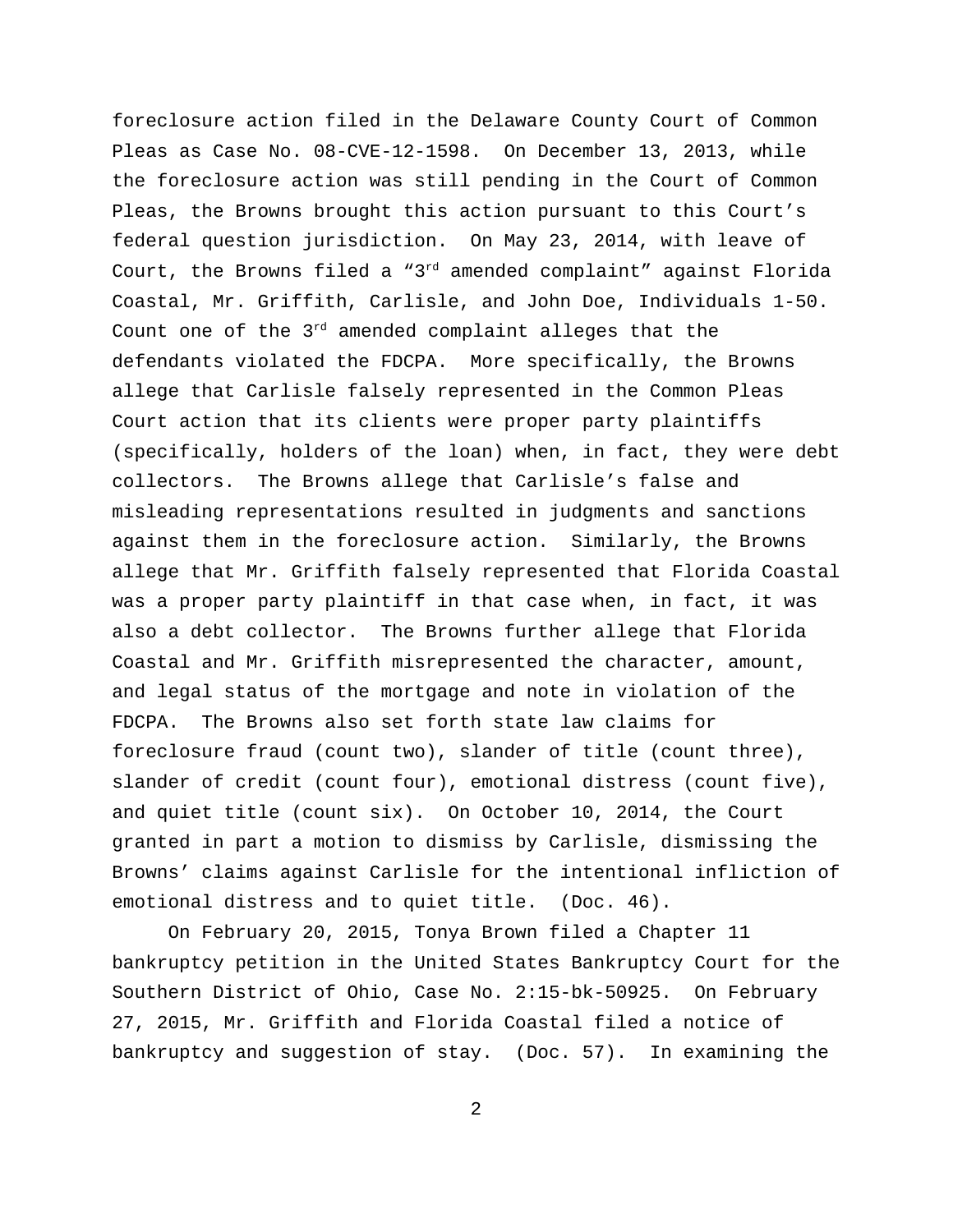bankruptcy, the Court noted that the case was converted to a Chapter 7 bankruptcy.

In an Opinion and Order issued on July 10, 2015, the Court examined the impact of Ms. Brown's bankruptcy on this litigation. The Court determined that Ms. Brown lacked standing to pursue her pre-petition claims because those claims were now considered to be "property of the estate." (Doc. 65 at 7). In other words, because the United States Trustee ("UST") was the real party in interest to Ms. Brown's claims, the Court analyzed motions before it only to the extent that they pertained to Mr. Brown. Among other rulings, the Court granted Carlisle's motion for summary judgment as it applied to Mr. Brown's claims, but it withheld judgment as to Ms. Brown's claims because those claims belonged to the UST.

On August 7, 2015, Carlisle filed a notice informing this Court that the UST abandoned all claims of Tonya Brown against Carlisle. (Doc. 66). In light of the UST's abandonment of Ms. Brown's claims against Carlisle, Carlisle asked the Court to grant it summary judgment on Ms. Brown's claims. On August 31, 2015, Ms. Brown filed a document which she styled as an opposition to Carlisle's motion for summary judgment. (Doc. 68). In her opposition, Ms. Brown argued that Carlisle's motion was premature and should be denied. In an Opinion and Order issued on October 31, 2015, this Court found that Carlisle's motion for summary judgment was not premature. Because Ms. Brown had yet to respond to the substance of the motion, the Court granted her 21 days from the issuance of the Opinion and Order to file an opposition to Carlisle's motion for summary judgment.

Ms. Brown filed her opposition to Carlisle's motion for summary judgment on November 20, 2015. (Doc. 70). Carlisle did not file a reply brief in support of its motion, and the time for doing so has passed. Carlisle did, however, object to and move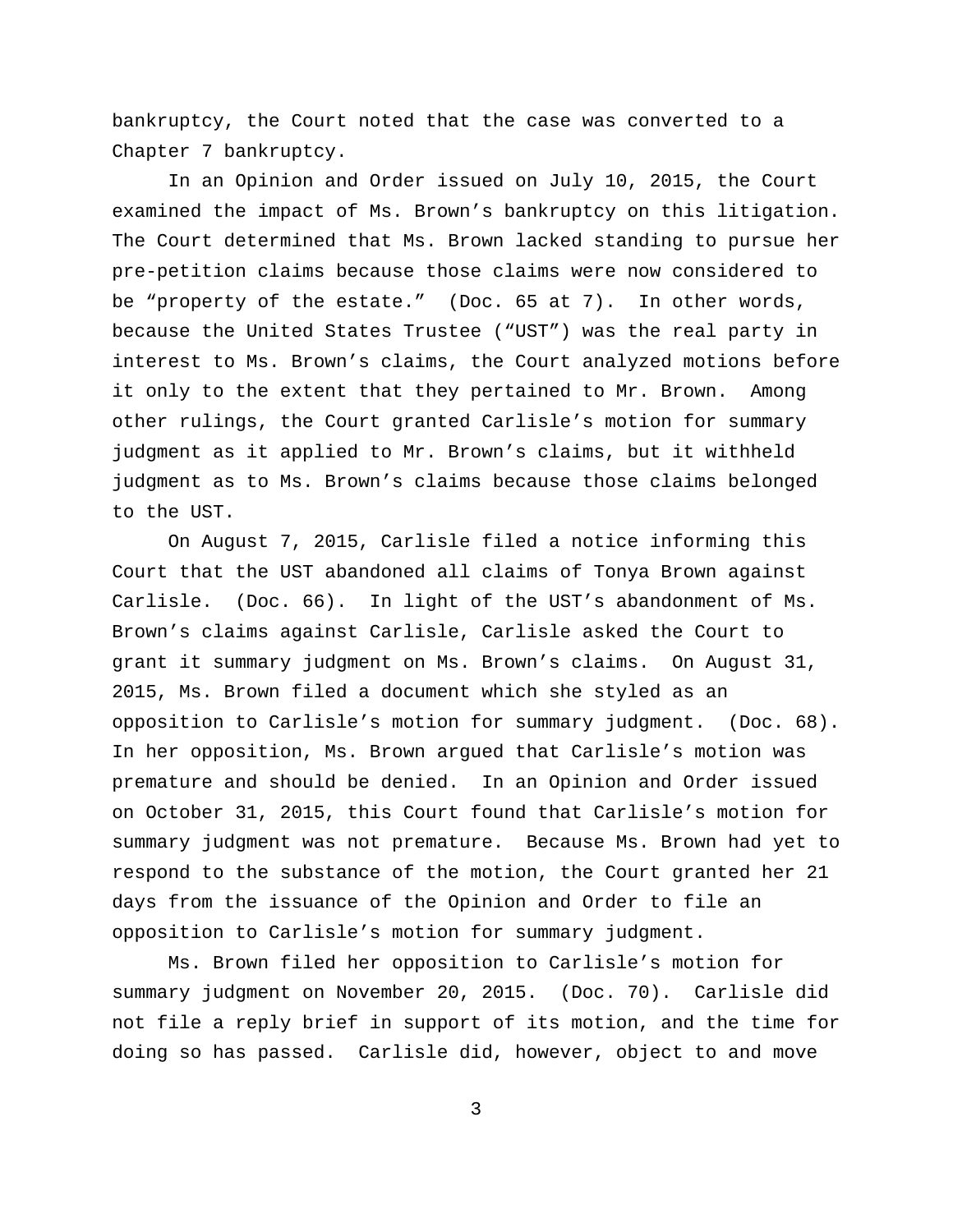to strike Exhibits A and B attached to Ms. Brown's opposition. (Doc. 71). Ms. Brown filed an opposition to Carlisle's objection and motion to strike. (Doc. 72).

### II. Motion for Summary Judgment

Summary judgment is not a substitute for a trial when facts material to the Court's ultimate resolution of the case are in dispute. It may be rendered only when appropriate evidentiary materials, as described in Fed. R. Civ. P. 56(c), demonstrate the absence of a material factual dispute and the moving party is entitled to judgment as a matter of law. Poller v. Columbia Broad. Sys., Inc., 368 U.S. 464 (1962). The moving party bears the burden of demonstrating that no material facts are in dispute, and the evidence submitted must be viewed in the light most favorable to the nonmoving party. Adickes v. S.H. Kress & Co., 398 U.S. 144 (1970). "[I]f the evidence is insufficient to reasonably support a jury verdict in favor of the nonmoving party, the motion for summary judgment will be granted." Cox v. Kentucky Dep't of Transp., 53 F.3d 146, 150 (6th Cir. 1995)(citation omitted). Additionally, the Court must draw all reasonable inferences from that evidence in favor of the nonmoving party. United States v. Diebold, Inc., 369 U.S. 654 (1962). The nonmoving party does have the burden, however, after completion of sufficient discovery, to submit evidence in support of any material element of a claim or defense on which that party would bear the burden of proof at trial, even if the moving party has not submitted evidence to negate the existence of that material fact. See Celotex Corp. v. Catrett, 477 U.S. 317 (1986); Anderson v. Liberty Lobby, Inc., 477 U.S. 242 (1986). Of course, since "a party seeking summary judgment ... bears the initial responsibility of informing the district court of the basis for its motion, and identifying those portions of [the record] which it believes demonstrate the absence of a genuine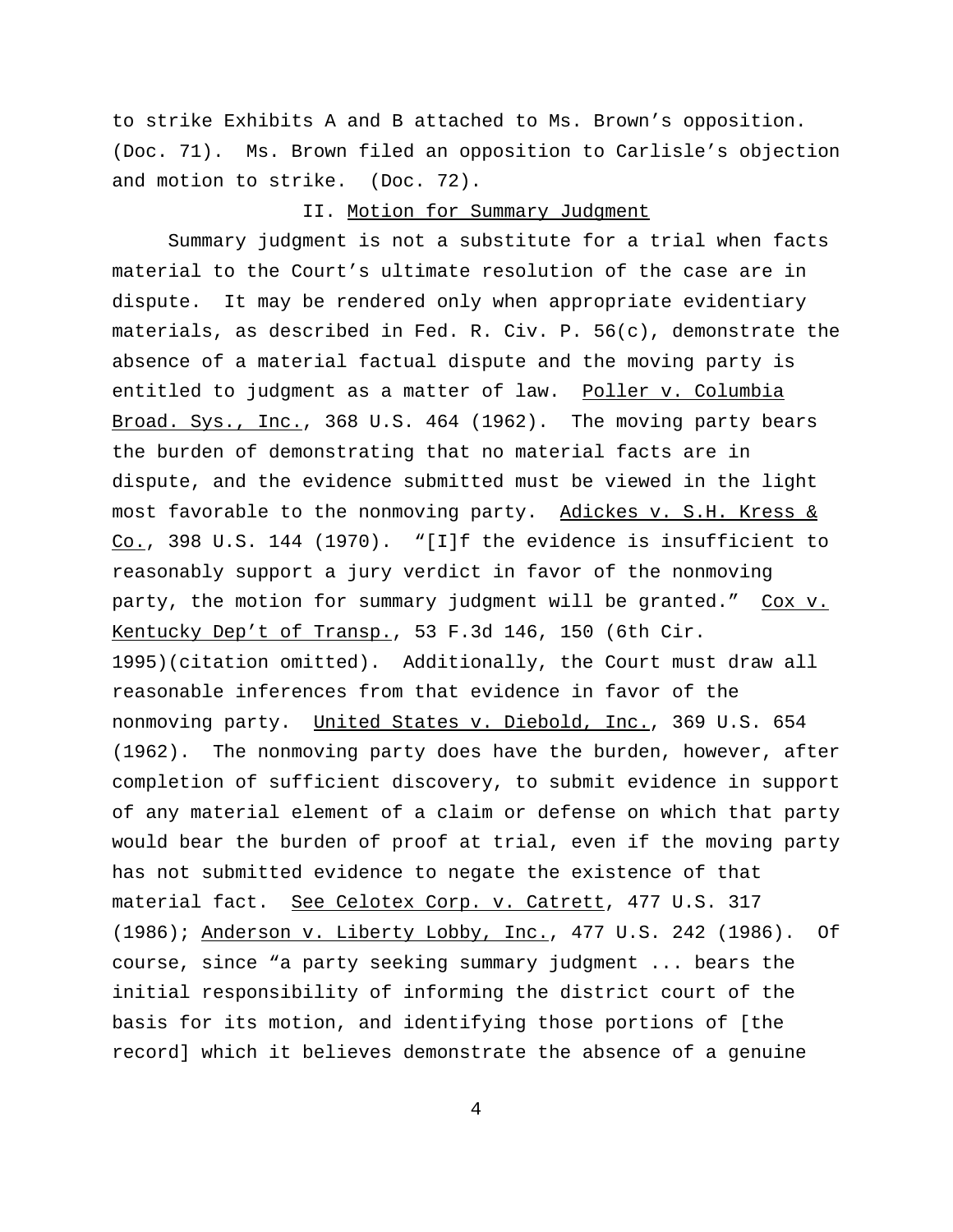issue of material fact," Celotex, 477 U.S. at 323, the responding party is only required to respond to those issues clearly identified by the moving party as being subject to the motion. It is with these standards in mind that the instant motion for summary judgment must be decided.

In its motion for summary judgment, Carlisle's primary argument is that this action is merely an improper attempt by the Browns to re-litigate the foreclosure action filed and decided against them in state court. As this Court explained in its July 10, 2015 Opinion and Order, there is both a federal law standard and a state law standard for issue preclusion, also known as collateral estoppel. The federal law standard and the state law standard share several common elements. Under the federal standard, the party claiming preclusion must demonstrate:

(1) the precise issue raised in the present case must have been raised and actually litigated in the prior proceeding; (2) determination of the issue must have been necessary to the outcome of the prior proceeding; (3) the prior proceeding must have resulted in a final judgment on the merits; and (4) the party against whom estoppel is sought must have had a full and fair opportunity to litigate the issue in the prior proceeding.

Kosinski v. Commissioner of Internal Revenue, 541 F.3d 671, 675 (6th Cir. 2009), quoting United States v. Cinemark USA, Inc., 348 F.3d 569, 583 (6th Cir. 2003). Similarly, issue preclusion under the Ohio standard applies if:

1) the fact or issue was actually litigated in the prior action; 2) the court actually determined the fact or issue in question; 3) the party against whom issue preclusion is asserted was a party, or in privity with a party, to the prior action.

Osborn v. Knights of Columbus, 401 F. Supp.2d 830, 832-33 (N.D. Ohio 2005). The third element of issue preclusion under Ohio law is required only if "a party seeks to use issue preclusion offensively" in the litigation. Id., citing Chambers v. Ohio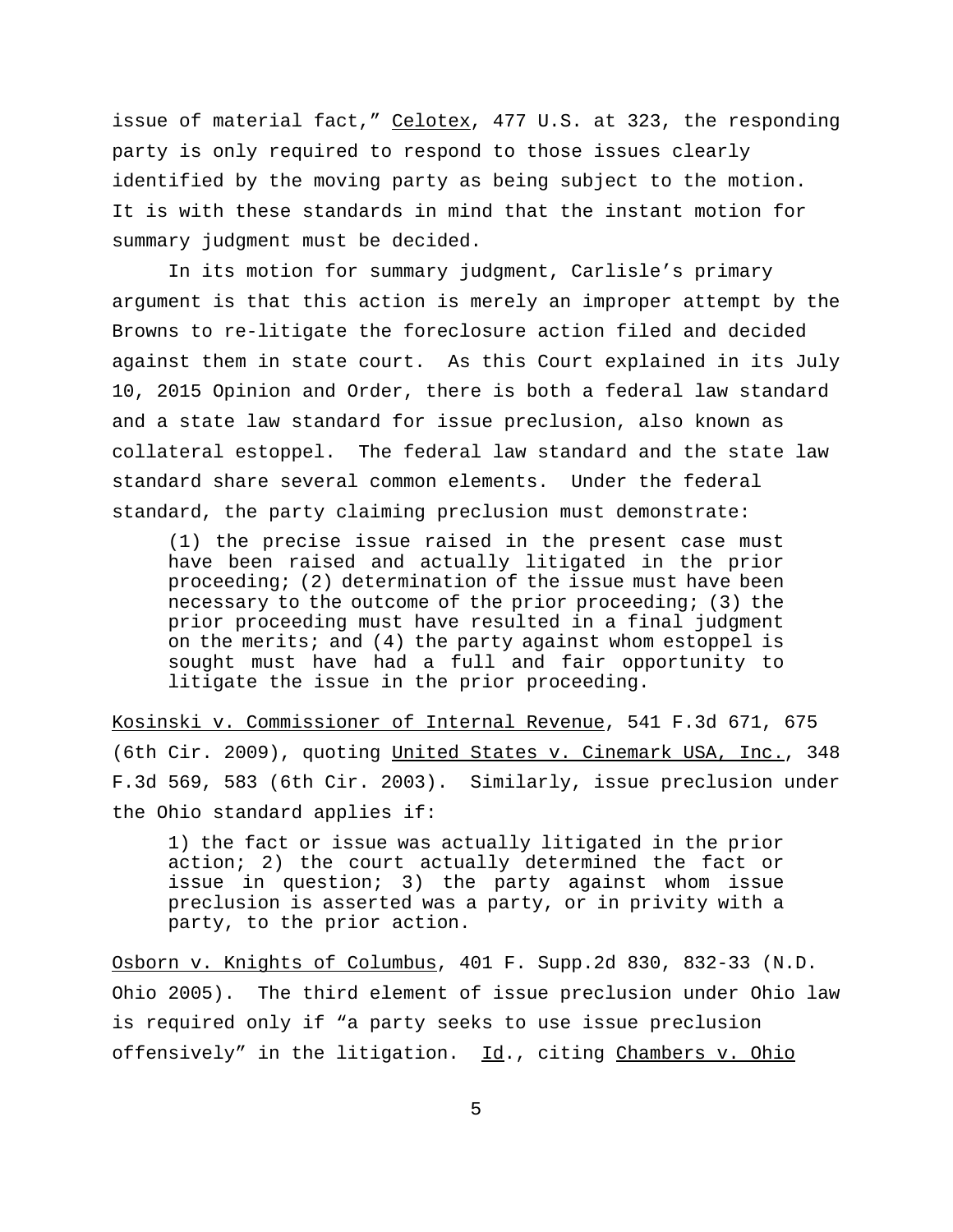Dep't of Human Services, 145 F.3d 793, 801 n.14 (6th Cir. 1998).

In the July 10, 2015 Opinion and Order, this Court found that, under both standards, Carlisle was able to establish that issue preclusion barred Mr. Brown's claims against it in this case. The Court's reasoning also applies to Ms. Brown's claims. More specifically, Ms. Brown's FDCPA claim (count one) raises issues as to whether Carlisle's clients were proper party plaintiffs, as opposed to debt collectors, and whether Carlisle made misleading representations with respect to the mortgage and note. In her fraud claim (count two), Ms. Brown alleges that Carlisle fraudulently back-dated an assignment of the mortgage and note, and that it fraudulently brought the foreclosure action on behalf of debt collectors. Ms. Brown's slander of title claim (count three) challenges the validity of the mortgage assignments. Finally, in her slander of credit claim (count four), Ms. Brown raises an issue concerning allegedly misleading and deceptive debt collection practices. As set forth by Carlisle, all of these issues were raised and resolved in the judgment decree and order of foreclosure issued by the Delaware County Court of Common Pleas on November 12, 2014.

As this Court determined previously, the Court of Common Pleas made the following findings with respect to CitiGroup and Kondaur (collectively, "Carlisle's clients") in its judgment decree and order of foreclosure:

- that Carlisle's clients provided clear and accurate disclosures and performed all of the conditions precedent required to be performed prior to the acceleration of the mortgage and initiation of foreclosure proceedings;
- that the accounting of the amount owed was accurate and the interest rate was proper;
- that the mortgage was assigned to CitiGroup on December 1, 2008 and officially recorded;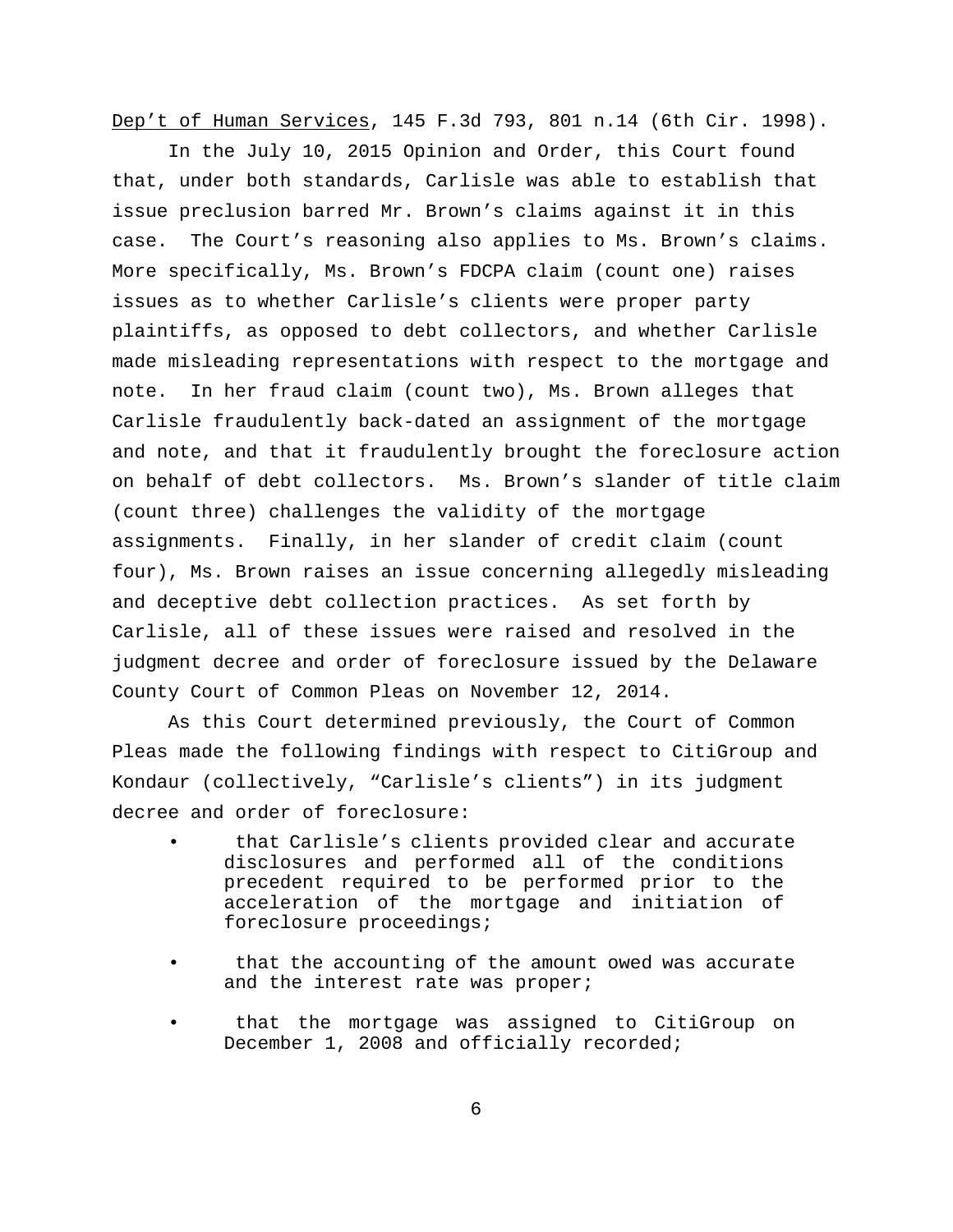- that the mortgage was further assigned to Kondaur on November 9, 2009 and officially recorded;
- that a judgment of foreclosure against the Browns was warranted;
- that Carlisle's clients did not: breach the mortgage contract or any contract, commit fraud, violate federal laws or regulations with regard to the mortgage, engage in willful or wanton misconduct in their handling of the loan, misrepresent any material facts regarding the loan relationship, violate the Ohio Consumer Sales Practices Act, use inaccurate or misleading terms with regard to the loan, violate a fiduciary duty owed to the Browns, breach any contractual obligations of good faith, charge excessive forfeiture/penalty payments above market rates with respect to the loan, engage in unfair methods of commerce, or make any false representation orally or in writing to the Browns.

See Joint Decree and Order of Foreclosure, Case No. 08 CV E 12 1598 (Nov. 12, 2014). The determination of those issues was necessary to resolve the judgment decree and order of foreclosure. If, for example, there been improper debt collection practices, fraud, or improper assignments, those issues necessarily would have impacted the state court's decision. Further, under Ohio law, the decree of foreclosure is a final judgment for res judicata purposes. See In re Hoff, 187 B.R. 190, 194 (S.D. Ohio 1995). Finally, Ms. Brown had a full and fair opportunity to litigate these issues in the Court of Common Pleas. Here, Carlisle does not need to demonstrate mutuality of parties in the prior litigation because it seeks to use issue preclusion defensively, rather than offensively. Based on the foregoing, the Court agrees that Ms. Brown's claims against Carlisle in the instant case are barred by res judicata.

In her opposition to the motion for summary judgment, Ms. Brown argues that she and her husband only recently learned of a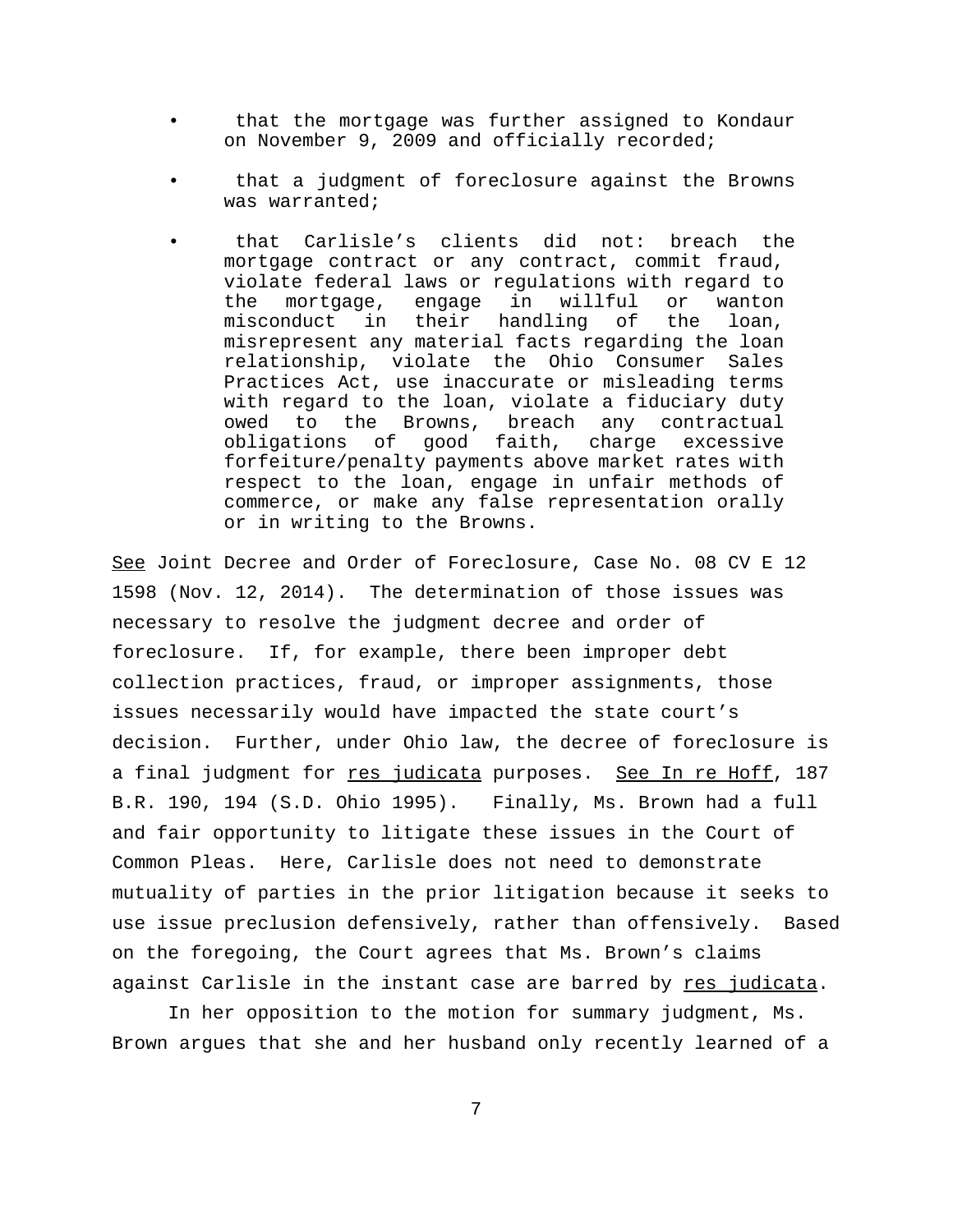settlement agreement reached in a multi-state action involving CitiGroup. Ms. Brown explains that, upon learning of the settlement, she and Mr. Brown filed a complaint with the Consumer Financial Protection Bureau ("CFPB") because "Citi never gave any notice to [her or Mr. Brown] regarding the National Mortgage Settlement agreement." (Doc. 70 at 2). Terry Ann Rowe of Citi's Executive Response Unit sent Mr. Brown a response to the inquiry, which Ms. Brown attaches to her opposition as Exhibit A. According to Ms. Brown, this correspondence makes clear "that Citi only had a Servicer relationship to Plaintiff and spouse's [sic] real property in foreclosure." (Doc. 70 at 3). Thus, Ms. Brown argues that Carlisle improperly "filed a foreclosure complaint, affidavit and assignment on behalf of client Citi which misrepresented its client's true relationship to the Plaintiffs and spouse's [sic] real property in foreclosure." Id. at 6. Ms. Brown also argues that res judicata is inapplicable in this case because the consent judgment in the multi-state action expressly reserves certain claims, including those involved in the instant case.

 If a litigant disagrees with a court's determination, the proper method of challenging that determination is a direct appeal of the case, which is also referred to as a direct attack on a civil judgment. In contrast, if a litigant disagrees with a court's determination and challenges that determination in a separate court, that challenge is referred to as a collateral attack. Collateral attacks may proceed in only rare circumstances because the collateral attack doctrine generally prevents a court from revisiting a judgment of another court. See Frazier v. Matrix Acquisitions, LLC, 873 F. Supp.2d 897, 904 (N.D. Ohio 2012). The collateral attack doctrine is consistent with the notion that "final judgments are meant to be just that – final." Id., quoting Ohio Pyro, Inc. v. Ohio Dep't of Commerce,